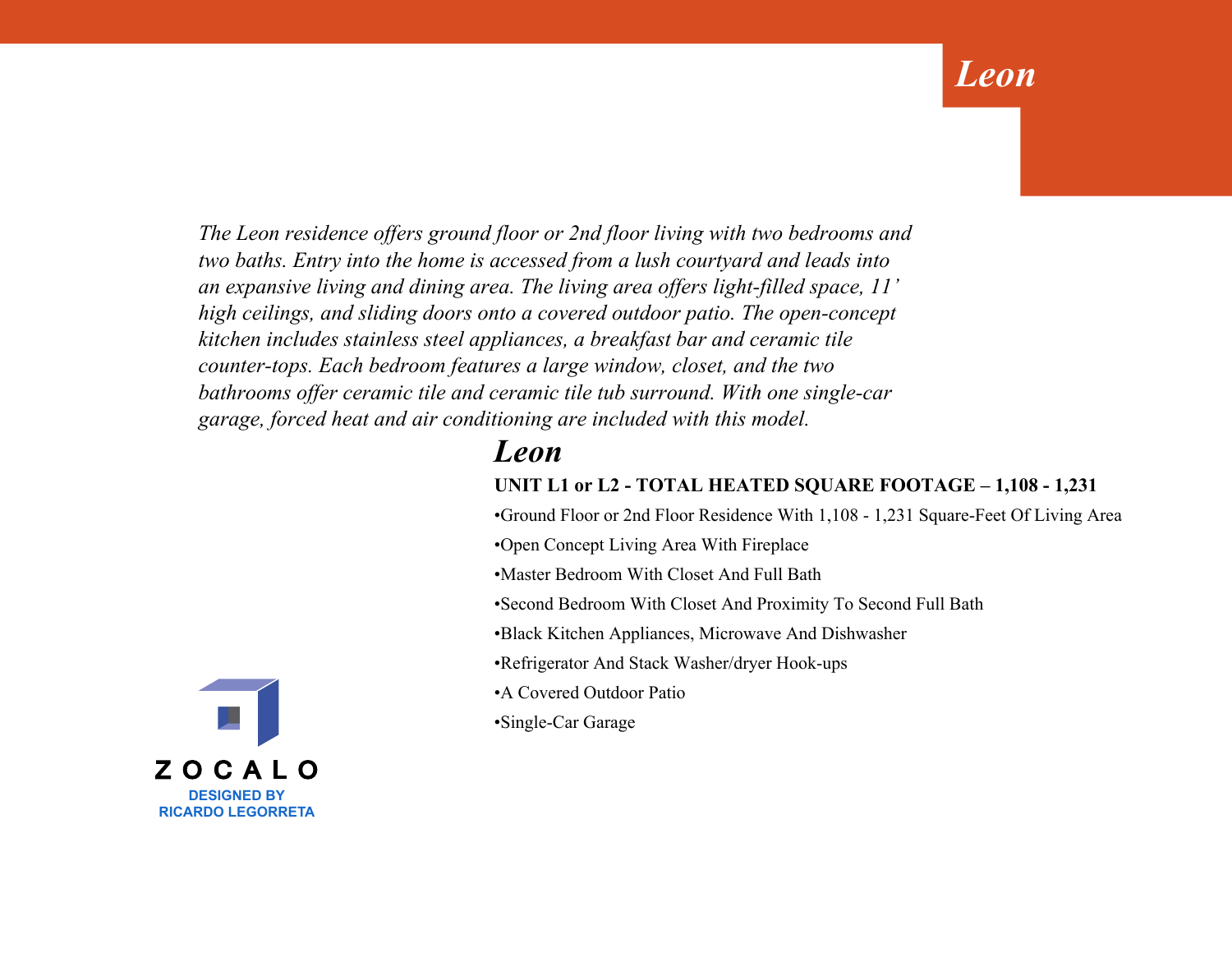

## *Leon* **UNIT L-1 or L-2 TOTAL HEATED SF – 1,108 - 1,231**

**FLOOR PLANS ARE SUBJECT TO CHANGE. VERIFY WITH YOUR ZOCALO REPRESENTATIVE.**

**First Floor**